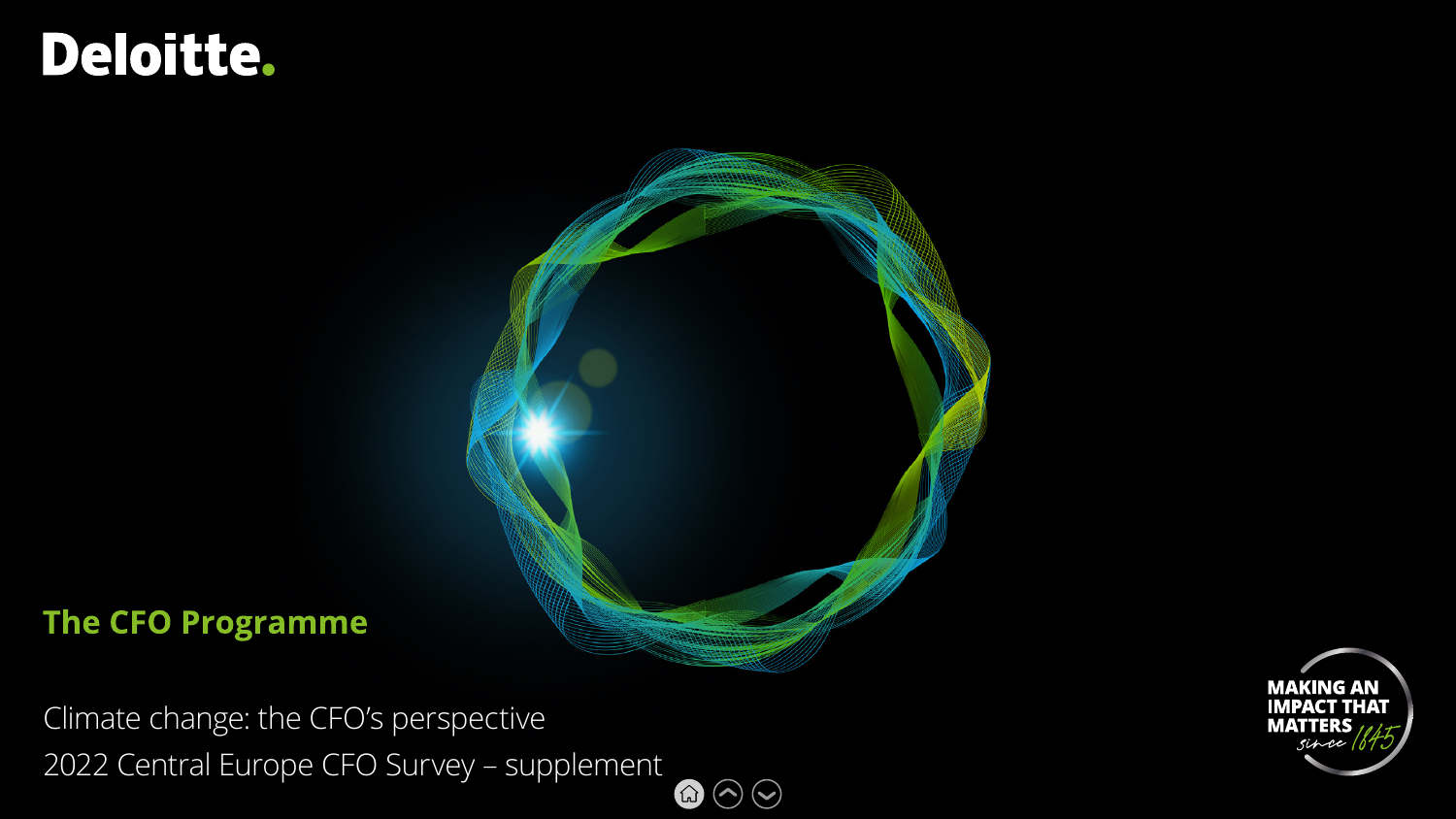This survey was conducted between October and December 2021 in 15 Central European countries: Albania, Bosnia and Herzegovina, Bulgaria, Croatia, the Czech Republic, Estonia, Hungary, Kosovo, Latvia, Lithuania, Poland, Romania, Serbia, Slovakia and Slovenia, with 592 CFO respondents.

*<sup>1.</sup> As a result of rounding, responses to the questions covered in this report may not aggregate to 100.*

*<sup>2.</sup> Due to the limited number of responses from CFOs in Albania and from the Public Sector, we are not showing separately data concerning their results in this report.*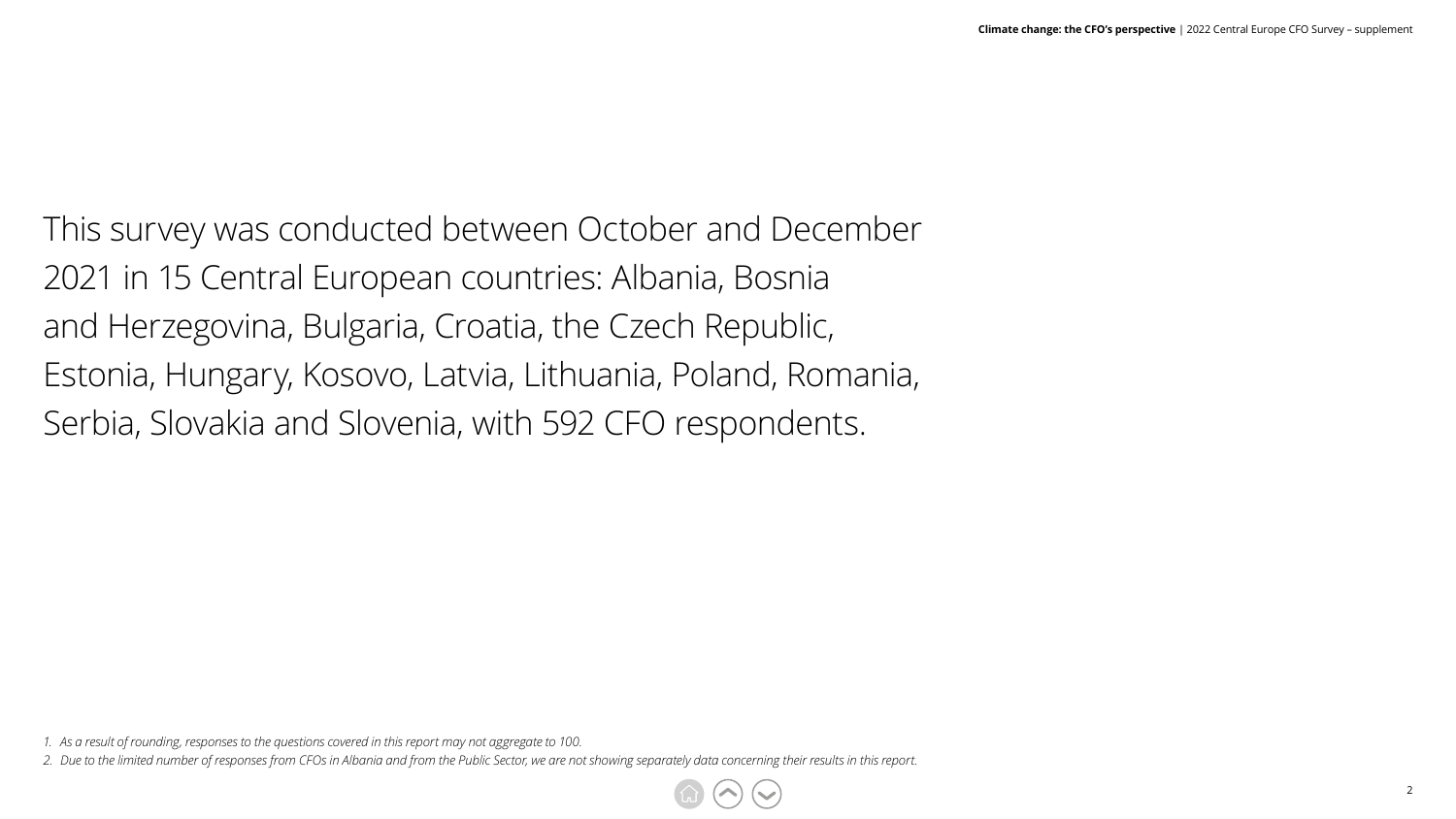Today, the issues surrounding companies' response to the existing impacts and emerging risks associated with climate change are high on the agendas of business leaders everywhere.

This is why we have conducted an additional questionnaire alongside the annual Deloitte Central Europe CFO survey to ask participants about the measures their companies are planning or taking to address the challenges involved with tackling or adapting to climate change.

These are essential considerations. Politicians and legislators, regulators, customers, employees and other stakeholders all have a growing interest in holding companies to account as the growing weight of scientific evidence points to the increasingly visible and accelerating changes to weather patterns that are being driven by business activities.

As a result, the business landscape is shifting fast, exposing companies to the transition risks associated with fast-changing technologies, markets and regulations that are driving cost increases and, in some cases, causing business models to be re-evaluated.

The role of the CFO, both as a senior business decision-maker and the guardian of the organisation's financial performance, is a critical one.

In this survey, we explore the views of nearly 600 finance leaders across 15 Central European countries. In addition, we learn about the actions their companies are planning or taking to offset some of the potential impacts, from cost increases and reputational damage to tougher regulation and pressure to change.

We hope you find this a valuable addition to the debate around companies' response to the challenges involved with climate change – something that really matters to everybody.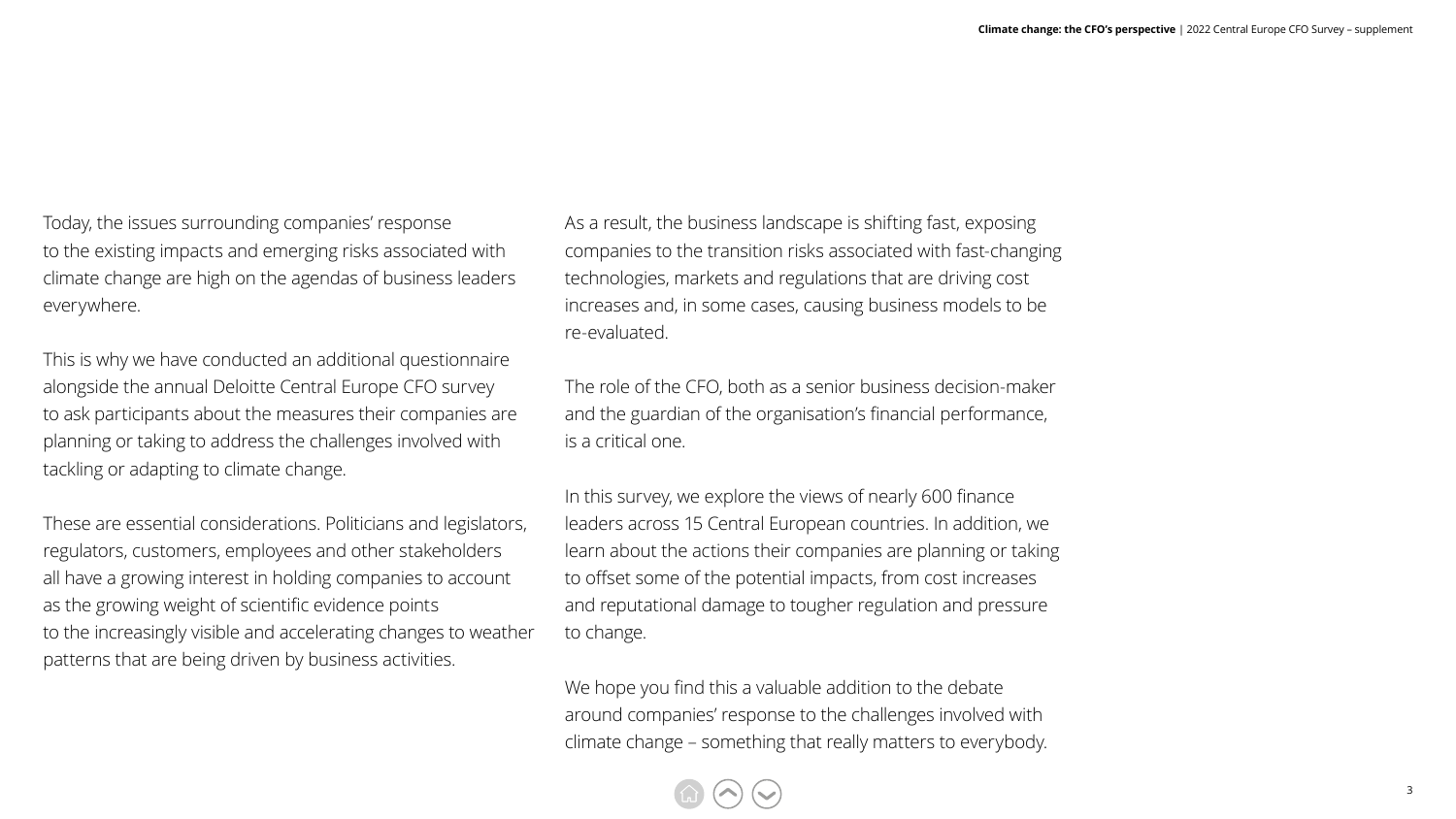

**The majority of CFOs (58%) are reducing or planning to reduce in-house emissions through incremental change.**

**Half of the CFOs we surveyed (49%) report that their companies do not as yet have a detailed plan to reduce carbon emissions.**

**The proportion of firms with a decarbonisation strategy is particularly high in the Energy, Utilities and Mining and the Consumer Business sectors.**

**Only 31% of the companies with a plan to reduce their carbon emissions are aiming to achieve their goals by 2030.** 

**More than half of the CFOs we surveyed said their organisations have no specific time frame for their carbon-reduction efforts.**

**More than 40% of the CFOs we surveyed told us that the greatest motivating factor is the opportunity to save costs by taking action on climate change.**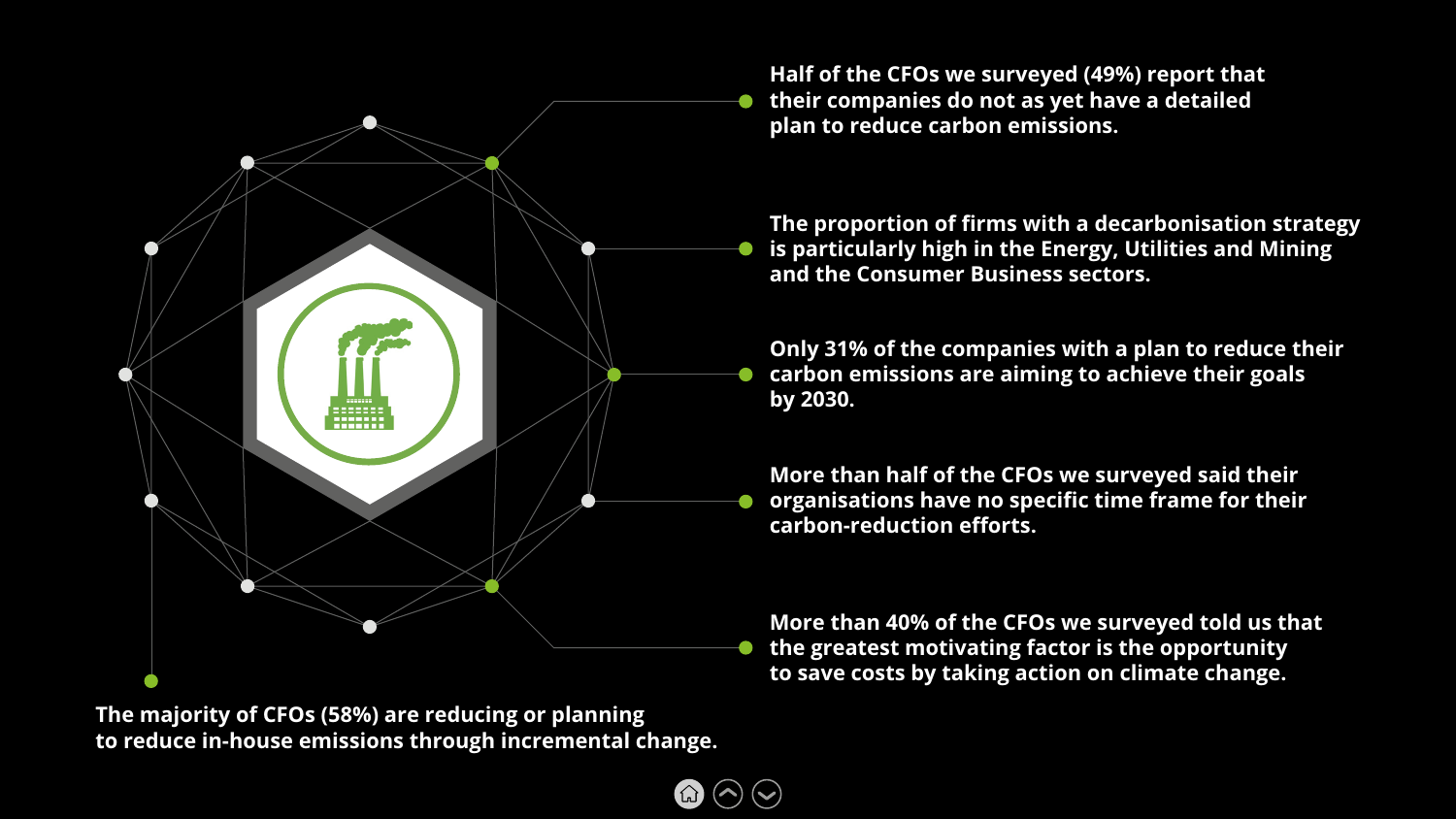### Contrasting plans, diverse targets

One of the first steps for companies to take when defining the action they need to take on climate change is to set a carbon-reduction target. To do this, they need to consider by how much they can realistically reduce their carbon emissions, in which areas and over what time frame.

Well over a third (41%) of the companies we engaged with have a specific plan for by how much to reduce their carbon emissions. However, half of the CFOs we surveyed (49%) report that their companies do not as yet have a detailed plan to reduce carbon emissions. A further 9% do not know if their organisations have an agenda to reduce carbon emissions.

**Does your company have any plans in place to reduce its carbon emissions?**

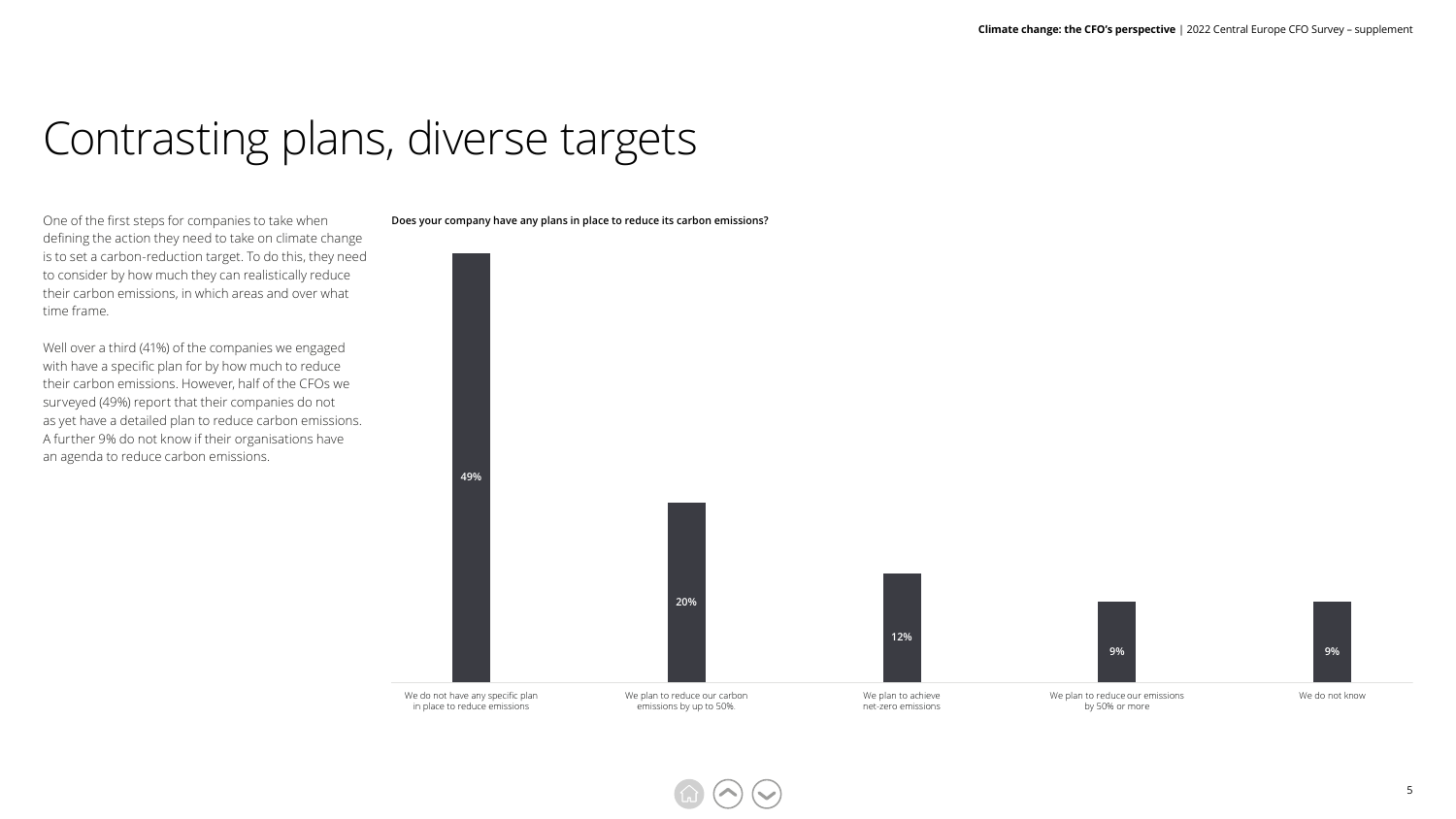Almost 30% of Slovak companies are planning to achieve net-zero emissions, a view shared by almost a quarter of respondents from Slovenia and Estonia. Most CFOs from all the countries participating in our survey (except for among those from Slovakia) told us their companies have no specific plans in place to reduce emissions.

#### **Does your company have any plans in place to reduce its carbon emissions?**

| We do not have any specific<br>We plan to reduce our<br>We plan to reduce our carbon<br>We plan to achieve net-zero<br>plan in place to reduce<br>We do not know<br><b>Country</b><br>emissions<br>emissions by 50% or more<br>emissions by up to 50%<br>emissions<br>22%<br>17%<br><b>Bosnia and Herzegovina</b><br>11%<br>11%<br>39%<br><b>Bulgaria</b><br>6%<br>$0\%$<br>44%<br>0%<br>50%<br>7%<br>Croatia<br>10%<br>14%<br>34%<br>34%<br><b>Czech Republic</b><br>6%<br>18%<br>5%<br>10%<br>61%<br>0%<br>Estonia<br>22%<br>11%<br>22%<br>44%<br>18%<br>4%<br>18%<br>14%<br>46%<br>Hungary<br>0%<br>38%<br>0%<br>38%<br>25%<br>Kosovo<br>12%<br>12%<br>23%<br>5%<br>Latvia<br>47%<br>17%<br>6%<br>17%<br>6%<br>Lithuania<br>56%<br>6%<br>6%<br>11%<br>14%<br>Poland<br>63%<br>8%<br>15%<br>16%<br>25%<br>Romania<br>37%<br>7%<br>Serbia<br>14%<br>7%<br>57%<br>14%<br>22%<br>Slovakia<br>28%<br>17%<br>17%<br>17%<br>8%<br>23%<br>23%<br>38%<br>10%<br>Slovenia |  |  |  |
|--------------------------------------------------------------------------------------------------------------------------------------------------------------------------------------------------------------------------------------------------------------------------------------------------------------------------------------------------------------------------------------------------------------------------------------------------------------------------------------------------------------------------------------------------------------------------------------------------------------------------------------------------------------------------------------------------------------------------------------------------------------------------------------------------------------------------------------------------------------------------------------------------------------------------------------------------------------------|--|--|--|
|                                                                                                                                                                                                                                                                                                                                                                                                                                                                                                                                                                                                                                                                                                                                                                                                                                                                                                                                                                    |  |  |  |
|                                                                                                                                                                                                                                                                                                                                                                                                                                                                                                                                                                                                                                                                                                                                                                                                                                                                                                                                                                    |  |  |  |
|                                                                                                                                                                                                                                                                                                                                                                                                                                                                                                                                                                                                                                                                                                                                                                                                                                                                                                                                                                    |  |  |  |
|                                                                                                                                                                                                                                                                                                                                                                                                                                                                                                                                                                                                                                                                                                                                                                                                                                                                                                                                                                    |  |  |  |
|                                                                                                                                                                                                                                                                                                                                                                                                                                                                                                                                                                                                                                                                                                                                                                                                                                                                                                                                                                    |  |  |  |
|                                                                                                                                                                                                                                                                                                                                                                                                                                                                                                                                                                                                                                                                                                                                                                                                                                                                                                                                                                    |  |  |  |
|                                                                                                                                                                                                                                                                                                                                                                                                                                                                                                                                                                                                                                                                                                                                                                                                                                                                                                                                                                    |  |  |  |
|                                                                                                                                                                                                                                                                                                                                                                                                                                                                                                                                                                                                                                                                                                                                                                                                                                                                                                                                                                    |  |  |  |
|                                                                                                                                                                                                                                                                                                                                                                                                                                                                                                                                                                                                                                                                                                                                                                                                                                                                                                                                                                    |  |  |  |
|                                                                                                                                                                                                                                                                                                                                                                                                                                                                                                                                                                                                                                                                                                                                                                                                                                                                                                                                                                    |  |  |  |
|                                                                                                                                                                                                                                                                                                                                                                                                                                                                                                                                                                                                                                                                                                                                                                                                                                                                                                                                                                    |  |  |  |
|                                                                                                                                                                                                                                                                                                                                                                                                                                                                                                                                                                                                                                                                                                                                                                                                                                                                                                                                                                    |  |  |  |
|                                                                                                                                                                                                                                                                                                                                                                                                                                                                                                                                                                                                                                                                                                                                                                                                                                                                                                                                                                    |  |  |  |
|                                                                                                                                                                                                                                                                                                                                                                                                                                                                                                                                                                                                                                                                                                                                                                                                                                                                                                                                                                    |  |  |  |
|                                                                                                                                                                                                                                                                                                                                                                                                                                                                                                                                                                                                                                                                                                                                                                                                                                                                                                                                                                    |  |  |  |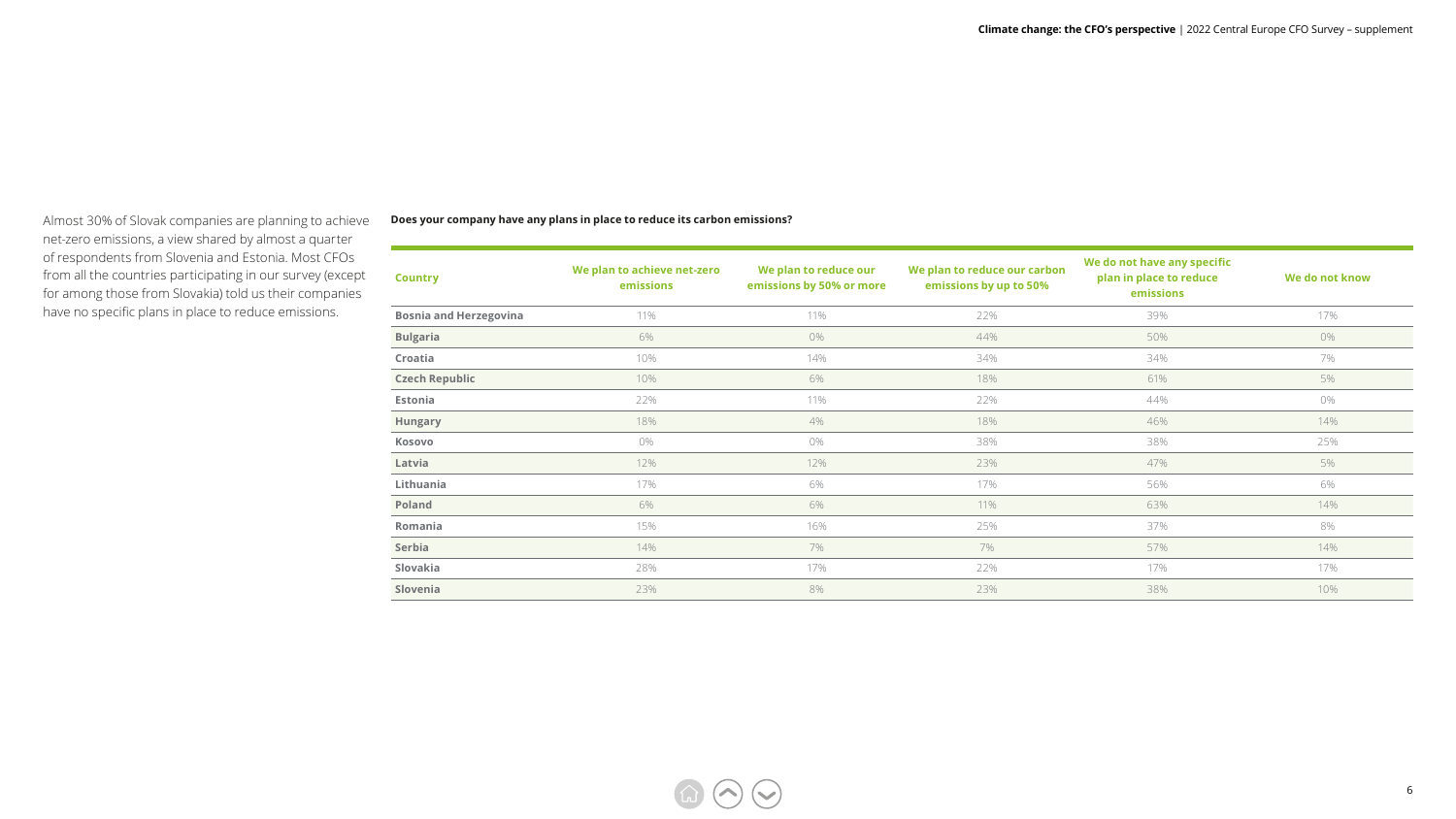According to the industry-level results, plans are further advanced in some industries than in others. The proportion of firms with a decarbonisation strategy is particularly high in the Energy, Utilities and Mining and the Consumer Business sectors. At the other extreme, the Business & Professional Services, the Technology, Media, Telecommunication, and the Life Sciences sectors are the least likely to have plans in place for reducing their carbon emissions.

#### **Does your company have any plans in place to reduce its carbon emissions?**



We plan to achieve **T** We plan to reduce our emissions T We plan to reduce our carbon T We do not have any specific plan in place T We do not know by 50% or more net-zero emissions emissions by up to 50%. to reduce emissions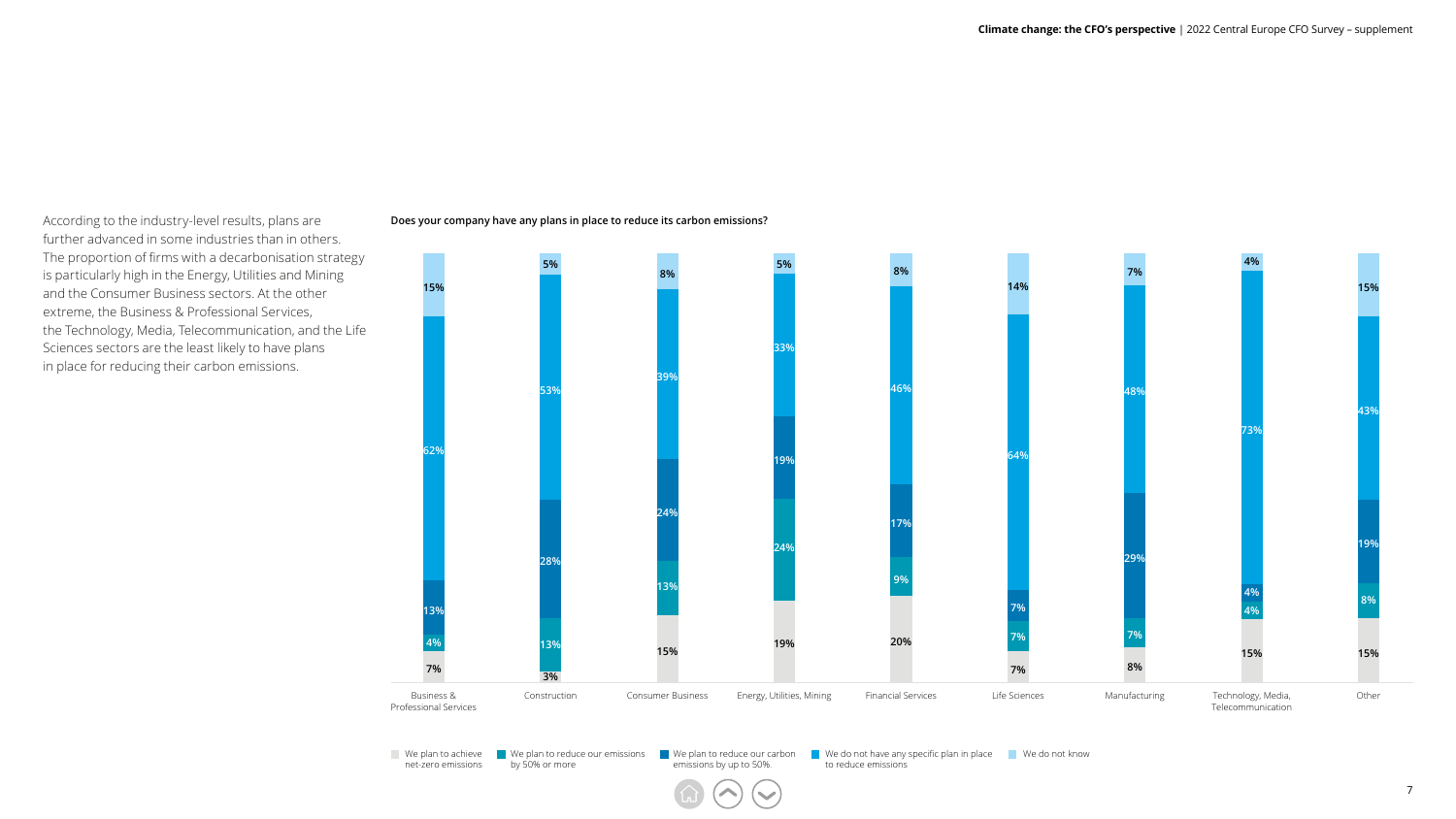### Timeframes: major variations between companies and industries

Only 31% of the companies with a plan to reduce their carbon emissions are aiming to achieve their goals by 2030. More than half of the CFOs we surveyed said their organisations have no specific time frame for their carbon-reduction efforts. A small minority of companies (3%) have achieved their targets already. About 6% are giving themselves almost two decades, until 2040, to meet their targets, while a small number (3%) have set a time frame of 2050 or later.

#### **What is the timeframe to achieve this goal?**

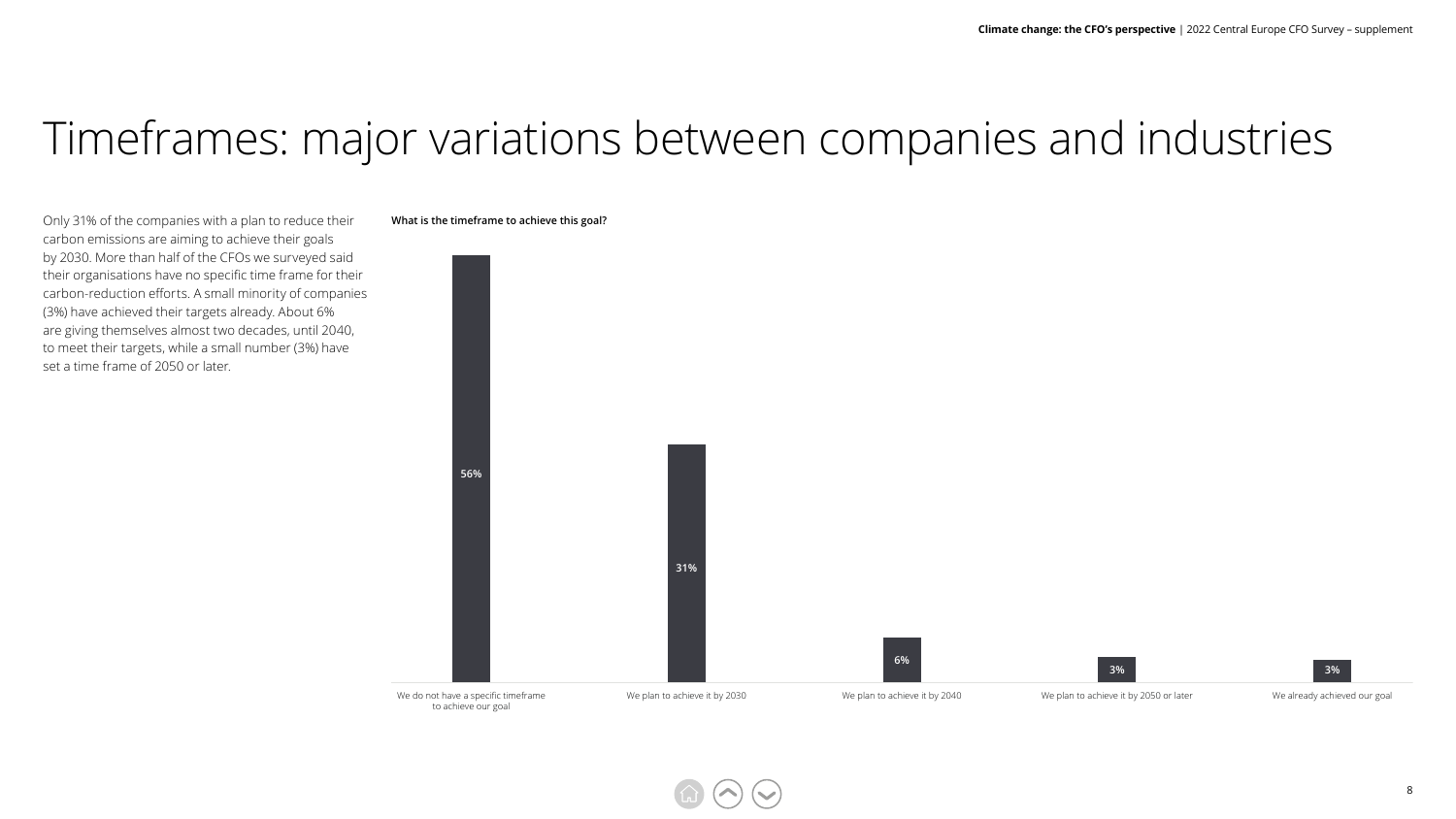There is little variation between the time-plans developed by companies in different countries. Only Slovakia stands out, with a major contrast between the 47% of CFOs whose companies plan to achieve their goals by 2030 and the 20% with no specific timeframe in place.

#### **Does your company have any plans in place to reduce its carbon emissions?**

| 2022                          | We already achieved<br>our goal | We do not have a specific<br>timeframe to achieve our goal | We plan to achieve<br>it by 2030 | We plan to achieve<br>it by 2040 | We plan to achieve<br>it by 2050 or later |
|-------------------------------|---------------------------------|------------------------------------------------------------|----------------------------------|----------------------------------|-------------------------------------------|
| <b>Bosnia and Herzegovina</b> | 0%                              | 47%                                                        | 47%                              | 0%                               | 7%                                        |
| <b>Bulgaria</b>               | 0%                              | 61%                                                        | 33%                              | 6%                               | 0%                                        |
| Croatia                       | 4%                              | 41%                                                        | 41%                              | 11%                              | 4%                                        |
| <b>Czech Republic</b>         | 1%                              | 64%                                                        | 24%                              | 8%                               | 3%                                        |
| Estonia                       | 0%                              | 56%                                                        | 33%                              | 11%                              | 0%                                        |
| Hungary                       | 0%                              | 58%                                                        | 33%                              | 4%                               | 4%                                        |
| Kosovo                        | 0%                              | 50%                                                        | 50%                              | 0%                               | 0%                                        |
| Latvia                        | 4%                              | 50%                                                        | 43%                              | $0\%$                            | 4%                                        |
| Lithuania                     | 12%                             | 59%                                                        | 24%                              | 6%                               | 0%                                        |
| Poland                        | 4%                              | 77%                                                        | 15%                              | 3%                               | 1%                                        |
| Romania                       | 3%                              | 46%                                                        | 36%                              | 9%                               | 6%                                        |
| Serbia                        | 8%                              | 58%                                                        | 33%                              | 0%                               | 0%                                        |
| Slovakia                      | 0%                              | 20%                                                        | 47%                              | 20%                              | 13%                                       |
| Slovenia                      | 6%                              | 42%                                                        | 47%                              | 3%                               | 3%                                        |

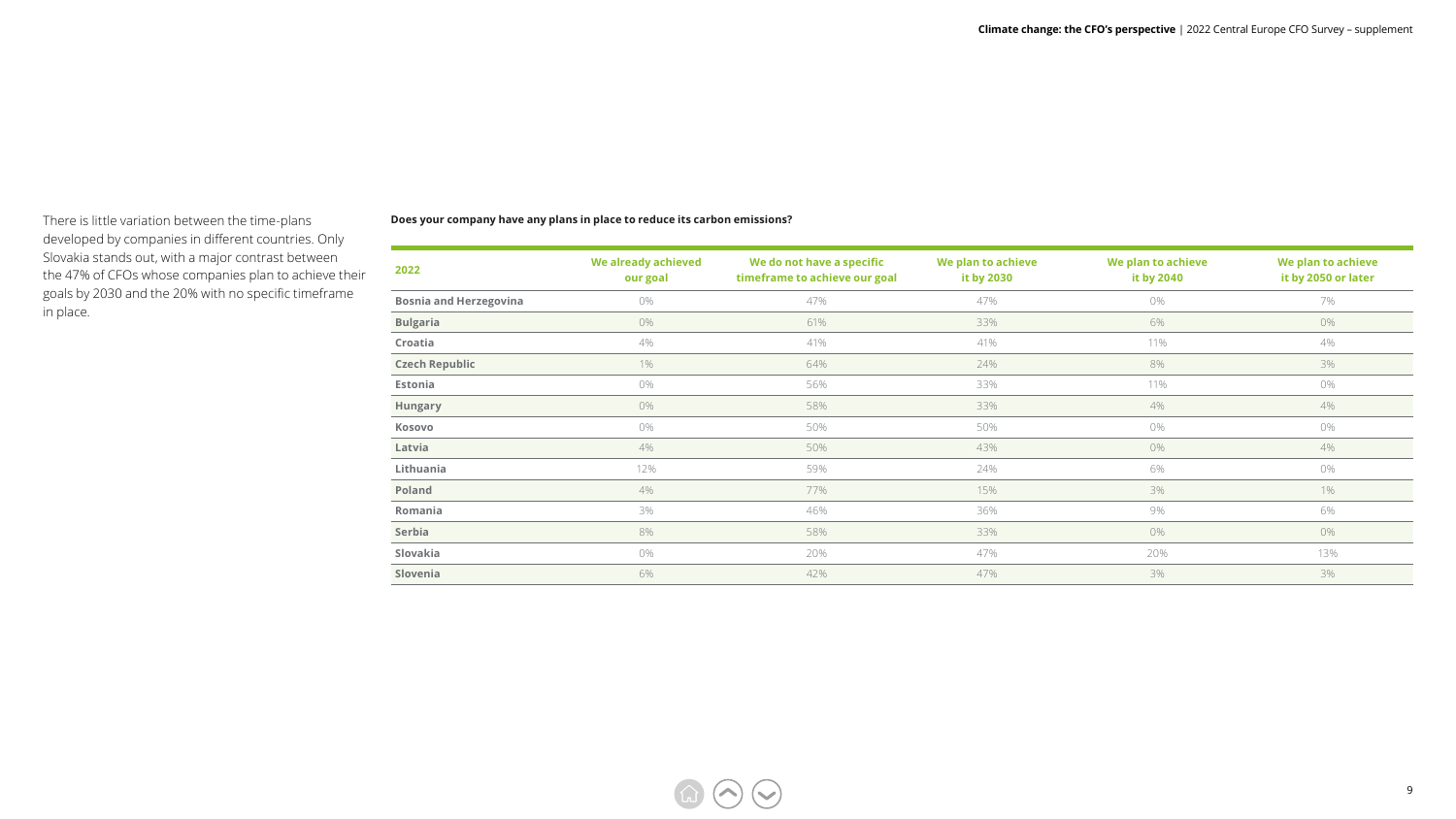A cross-industry comparison reveals one area of particular similarity relating to when companies expect to reach their carbon-reduction goals. This relates to the fact that in all sectors except one, around half (49%) of respondents or more admit to not having any specific timeframe in mind. The exception is the Energy, Utilities and Mining sector, in which companies are more focused than representatives of other industries on achieving their goals earlier than average (53% by 2030). We believe this reflects the fact that the technological innovations needed to reduce carbon emissions will probably take less time in this industry than in others.

#### **What is the timeframe to achieve this goal?**



We already achieved **We do not have a specific We plan to achieve it by 2030** timeframe to achieve our goal our goal We plan to achieve it by 2030 We plan to achieve it by 2040 We plan to achieve it by 2050 or later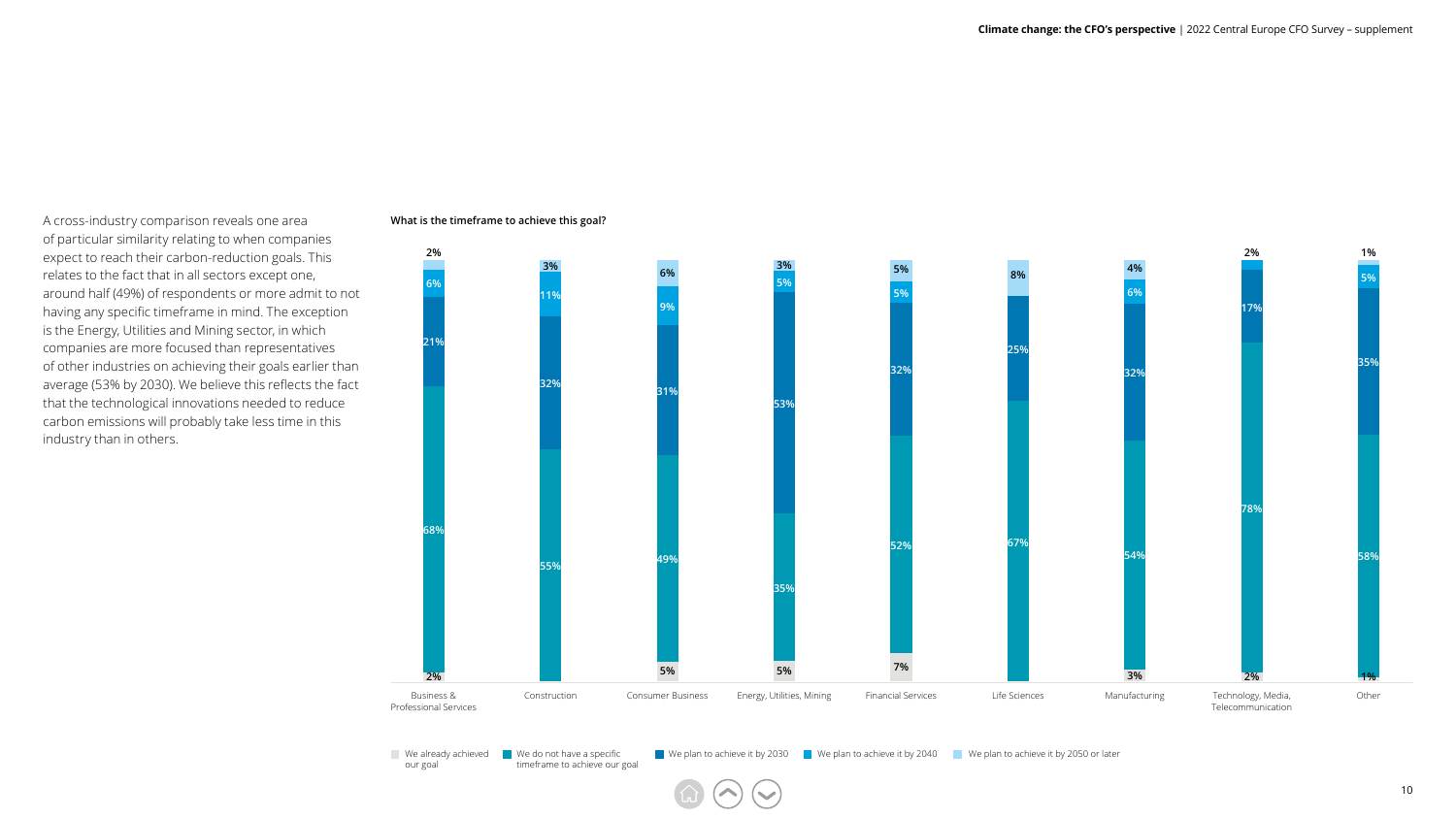## The main motivating factors behind climate action

Companies often rethink their behaviour to meet the expectations of stakeholders, and this is also the case when it comes to climate action. More than 40% of the CFOs we surveyed told us that the greatest motivating factor is the opportunity to save costs by taking action on climate change. Many have a different motivation, including:

- **•** the need to comply with current and/or upcoming regulation (34%); and
- **•** improving the reputation of their company and gaining trust from their customers and clients (31%).

Avoiding future cost increases (e.g. higher carbon prices, higher cost of capital) is the fourth most motivating factor, encouraging 29% of businesses to take action on the climate. Being able to adapt to the requests of their clients and customers, who have become increasingly aware of sustainability issues and are therefore demanding more climate-friendly products and services, is a motivating factor for slightly more than 20% of CFOs.

#### **What are the major factors driving climate action in your organisation?**

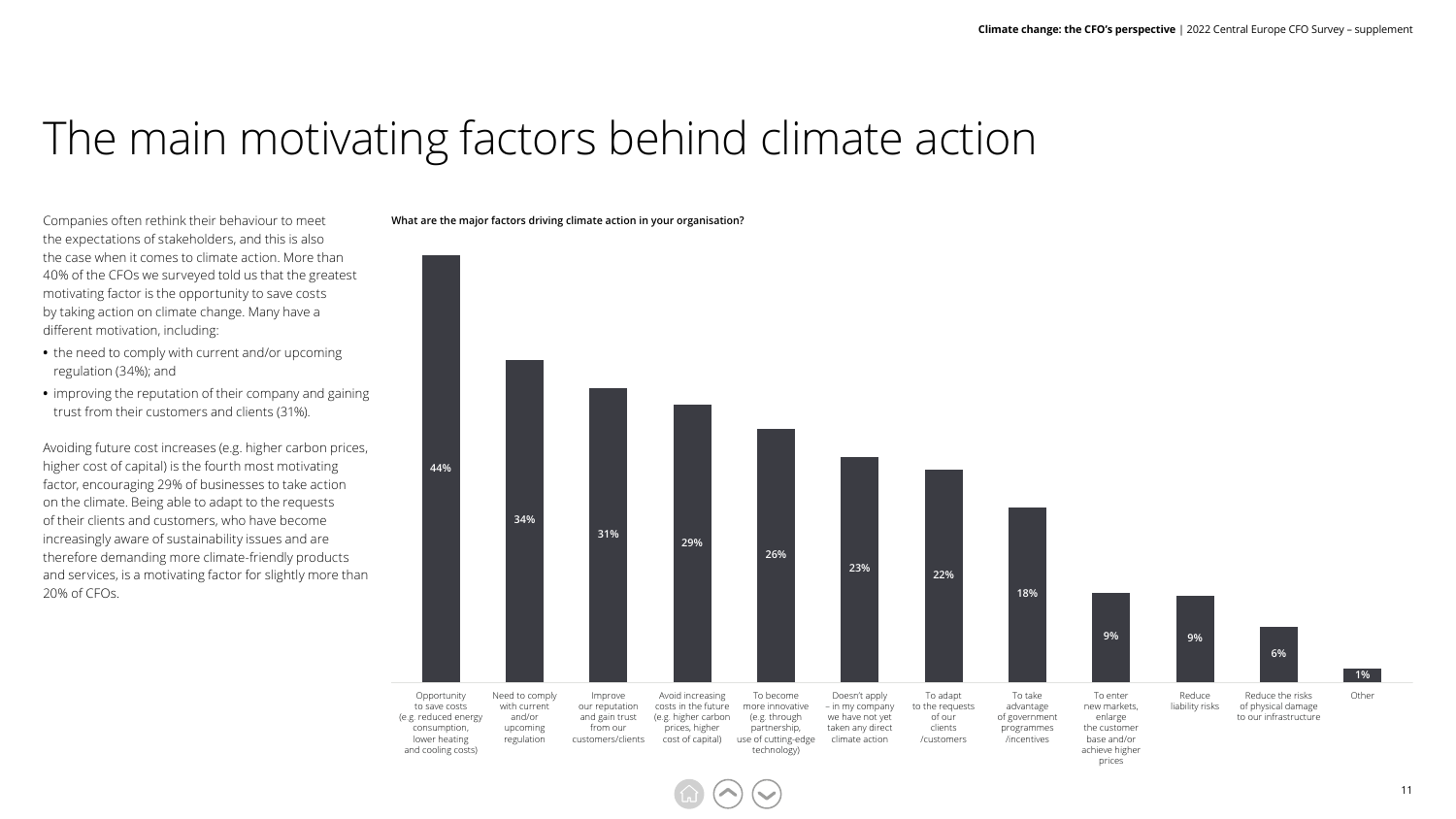Since companies in different industries are facing varying expectations from different stakeholders, the main motivations also vary noticeably between industries. In the Manufacturing sector, for example, the opportunity to save costs (selected by 58%) drives climate action more than in other industries, while companies in the Construction sector (50%) are most motivated by the need to comply with current and/ or upcoming regulation. For companies in the Energy, Utilities and Mining sector, avoiding increasing costs in the future (such as higher carbon prices, and higher cost of capital) is the main reason for becoming more sustainable (selected by 40%). Improving reputation and gaining trust from customers/clients is the main driving factor for 45% of CFOs in the Consumer Business sector.

#### **What are the major factors driving climate action in your organisation?**

| 2022                                                                                            | <b>Business &amp;</b><br><b>Professional</b><br><b>Services</b> | <b>Construction</b> | <b>Consumer</b><br><b>Business</b> | Energy,<br><b>Utilities, Mining</b> | <b>Financial</b><br><b>Services</b> | Life<br><b>Sciences</b> | <b>Manufacturing</b> | <b>Technology, Media,</b><br><b>Telecommunication</b> | Other |
|-------------------------------------------------------------------------------------------------|-----------------------------------------------------------------|---------------------|------------------------------------|-------------------------------------|-------------------------------------|-------------------------|----------------------|-------------------------------------------------------|-------|
| Opportunity to save costs (e.g. reduced energy<br>consumption, lower heating and cooling costs) | 29%                                                             | 53%                 | 51%                                | 48%                                 | 25%                                 | 7%                      | 58%                  | 33%                                                   | 46%   |
| To take advantage of government programmes/<br>incentives                                       | 15%                                                             | 13%                 | 21%                                | 31%                                 | 23%                                 | 7%                      | 18%                  | 6%                                                    | 20%   |
| Need to comply with current and/or upcoming<br>regulation                                       | 29%                                                             | 50%                 | 28%                                | 38%                                 | 43%                                 | 21%                     | 38%                  | 23%                                                   | 27%   |
| Avoid increasing costs in the future (e.g. higher<br>carbon prices, higher cost of capital)     | 18%                                                             | 30%                 | 31%                                | 40%                                 | 17%                                 | 14%                     | 36%                  | 19%                                                   | 31%   |
| To enter new markets, enlarge the customer<br>base and/or achieve higher prices                 | 4%                                                              | 10%                 | 6%                                 | 12%                                 | 9%                                  | 0%                      | 13%                  | 2%                                                    | 13%   |
| <b>Reduce liability risks</b>                                                                   | 5%                                                              | 8%                  | 6%                                 | 7%                                  | 15%                                 | 14%                     | 13%                  | 4%                                                    | 6%    |
| To become more innovative (e.g. through<br>partnerships, using cutting-edge technologies)       | 24%                                                             | 33%                 | 25%                                | 36%                                 | 28%                                 | 21%                     | 23%                  | 19%                                                   | 31%   |
| To respond to the requests of our clients/<br>customers                                         | 29%                                                             | 33%                 | 20%                                | 17%                                 | 20%                                 | 14%                     | 23%                  | 19%                                                   | 21%   |
| Reduce the risks of physical damage to our<br>infrastructure                                    | 4%                                                              | 13%                 | 3%                                 | 10%                                 | 6%                                  | 7%                      | 5%                   | 7%                                                    | 6%    |
| Improving our reputation and gaining trust<br>from our customers/clients                        | 24%                                                             | 18%                 | 45%                                | 33%                                 | 38%                                 | 21%                     | 31%                  | 21%                                                   | 27%   |
| Other                                                                                           | 0%                                                              | 5%                  | $1\%$                              | 0%                                  | 2%                                  | 0%                      | 1%                   | 2%                                                    | 2%    |
| Doesn't apply - in my company we have not yet<br>taken any direct climate action                | 40%                                                             | 13%                 | 21%                                | 10%                                 | 25%                                 | 57%                     | 14%                  | 50%                                                   | 23%   |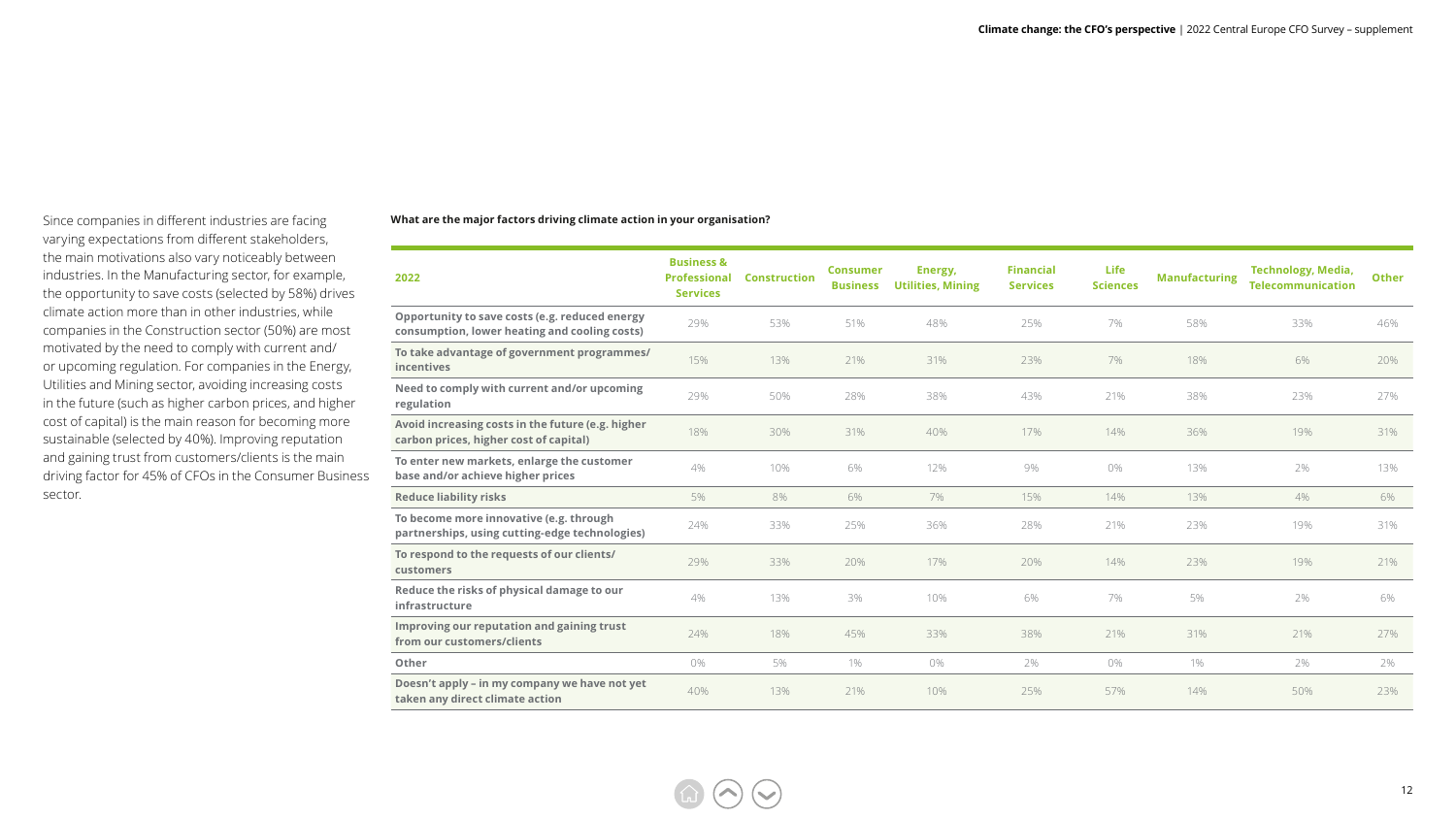### The climate action companies are planning to take

There are numerous actions that businesses can take to reduce their carbon emissions. There is, however, no one-size-fits-all strategy as companies in different industries face different challenges. The majority of CFOs (58%) are reducing or planning to reduce in-house emissions through incremental change. In addition, 36% of participants in the survey aim to develop new climate-friendly products and services to meet their carbon-reduction goals and hence capitalise on growth opportunities due to the high demand for these products. This implies that the supply of climate-friendly products and services is likely to increase considerably in the future, offering consumers more scope to demonstrate their desire to act on climate change. Close to a third (30%) of companies are working on reducing carbon emissions in their supply chain, or are planning to do so.

**Is your company taking or about to take any of the following activities to mitigate or adapt to climate change?**

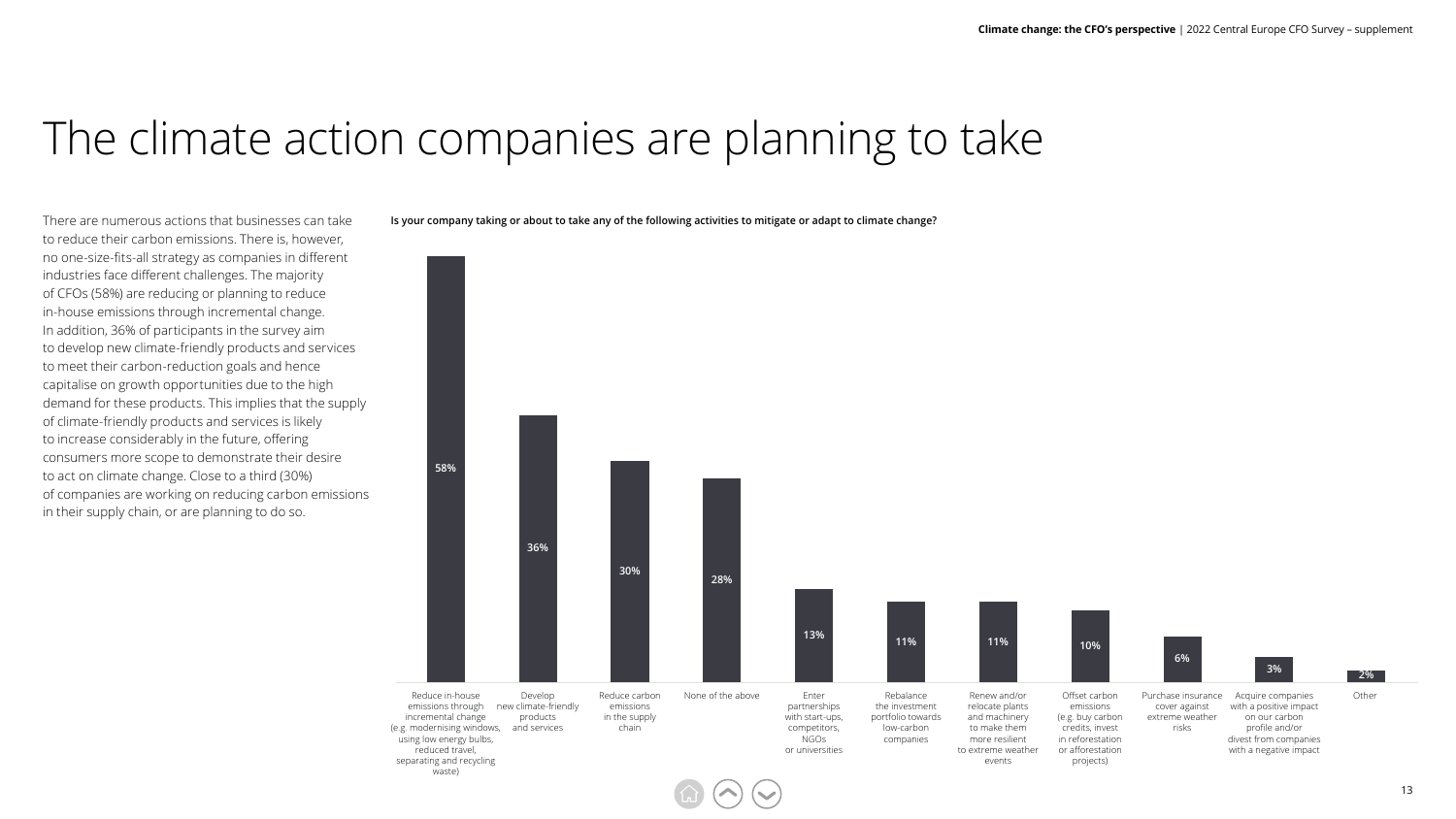At an industry level, reducing in-house emissions is the first choice across the board, but with varying degrees of emphasis. In the Consumer Business sector, for example, 75% of CFOs mention this as a priority, whereas only 29% of companies in Life Sciences and 35% in Business & Professional Services report that they are reducing in-house emissions.

Developing new climate-friendly products and services is seen as the most relevant action for companies in Consumer Business (52%). Reducing carbon emissions in the supply chain is mentioned most also by CFOs representing the Consumer Business sector. By way of contrast, CFOs in the Technology, Media and Telecommunication sector see reducing emissions in the supply chain as least relevant.

#### **Is your company taking or about to take any of the following activities to mitigate or adapt to climate change?**

|                                                                                                                          | <b>Business &amp;</b><br>Professional<br><b>Services</b> | <b>Construction</b> | <b>Consumer</b><br><b>Business</b> | Energy,<br><b>Utilities, Mining</b> | <b>Financial</b><br><b>Services</b> | Life<br><b>Sciences</b> | <b>Manufacturing</b> | <b>Technology, Media,</b><br><b>Telecommunication</b> | <b>Other</b> |
|--------------------------------------------------------------------------------------------------------------------------|----------------------------------------------------------|---------------------|------------------------------------|-------------------------------------|-------------------------------------|-------------------------|----------------------|-------------------------------------------------------|--------------|
| Reduce in-house emissions through<br>incremental change                                                                  | 35%                                                      | 68%                 | 75%                                | 64%                                 | 35%                                 | 29%                     | 66%                  | 46%                                                   | 64%          |
| Develop new climate-friendly products<br>and services                                                                    | 24%                                                      | 38%                 | 52%                                | 26%                                 | 37%                                 | 21%                     | 49%                  | 21%                                                   | 28%          |
| Reduce carbon emissions in the supply chain                                                                              | 22%                                                      | 38%                 | 46%                                | 33%                                 | 18%                                 | 29%                     | 35%                  | 10%                                                   | 29%          |
| Rebalance the investment portfolio towards<br>low-carbon companies                                                       | 4%                                                       | 20%                 | 7%                                 | 19%                                 | 37%                                 | 7%                      | 3%                   | 4%                                                    | 6%           |
| Acquire companies with a positive impact<br>on our carbon profile and/or divest from<br>companies with a negative impact | 7%                                                       | 3%                  | 3%                                 | 10%                                 | 5%                                  | 0%                      | 0%                   | 2%                                                    | 5%           |
| Enter partnerships with start-ups, competitors,<br><b>NGOs or universities</b>                                           | 13%                                                      | 13%                 | 13%                                | 19%                                 | 20%                                 | 7%                      | 12%                  | 15%                                                   | 7%           |
| Offset carbon emissions                                                                                                  | 7%                                                       | 10%                 | 11%                                | 14%                                 | 3%                                  | 0%                      | 9%                   | 10%                                                   | 15%          |
| Renew and/or relocate plants and machinery<br>to make them more resilient to extreme<br>weather events                   | 7%                                                       | 15%                 | 11%                                | 17%                                 | 8%                                  | 0%                      | 11%                  | 6%                                                    | 15%          |
| Purchase insurance cover against extreme<br>weather risks                                                                | 4%                                                       | 8%                  | 3%                                 | 14%                                 | 3%                                  | 0%                      | 6%                   | 4%                                                    | 10%          |
| Other                                                                                                                    | 2%                                                       | 0%                  | 0%                                 | 7%                                  | 0%                                  | 0%                      | 1%                   | 0%                                                    | 3%           |
| None of the above                                                                                                        | 49%                                                      | 18%                 | 17%                                | 17%                                 | 35%                                 | 64%                     | 22%                  | 42%                                                   | 24%          |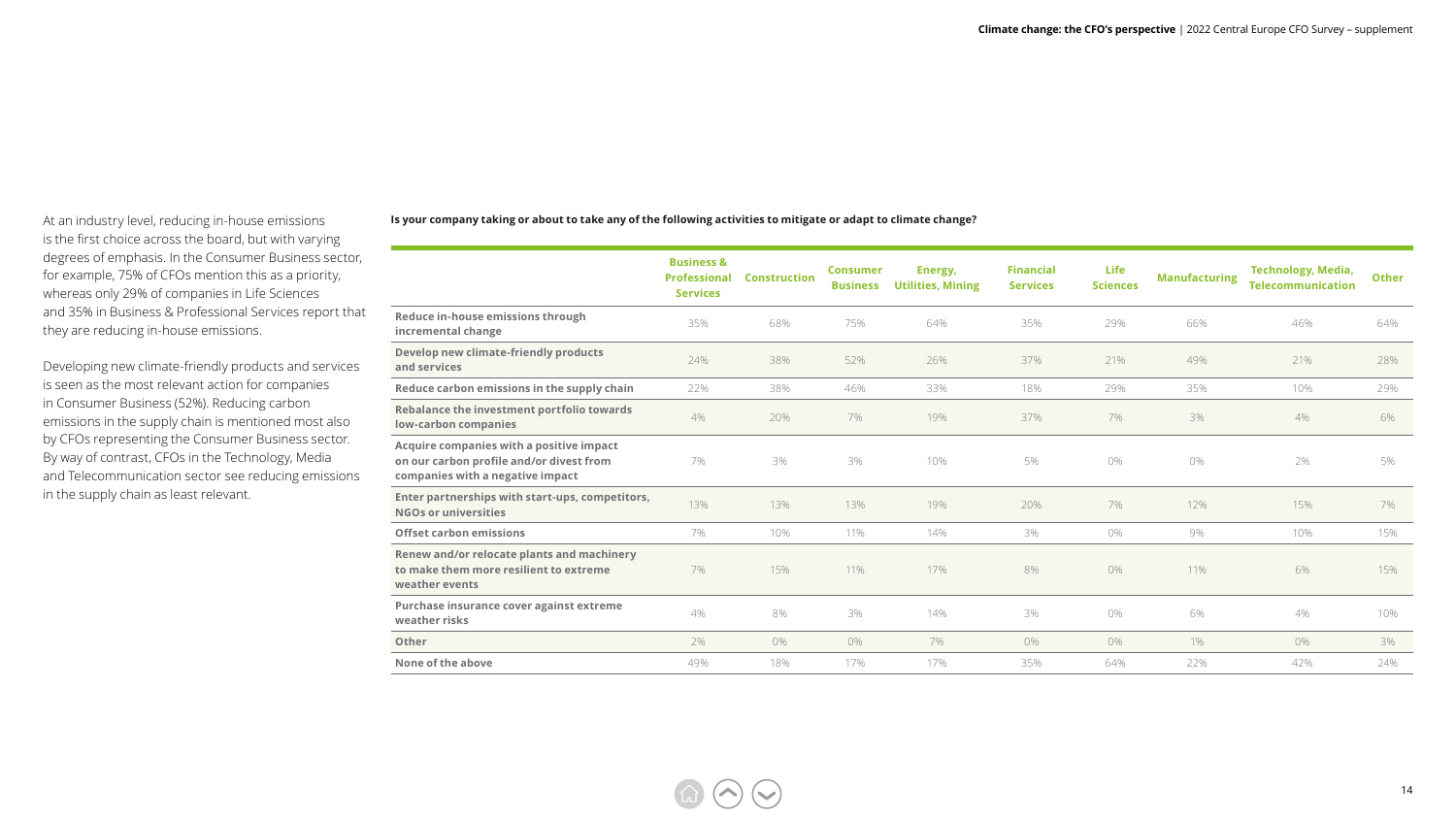### **Contacts**

#### **Ferenc Póczak**

Partner, CFO Programme Leader Central Europe fpoczak@deloittece.com

#### **Katarzyna Swat**

Senior Manager, Clients & Industries CFO Programme Central Europe kswat@deloittece.com